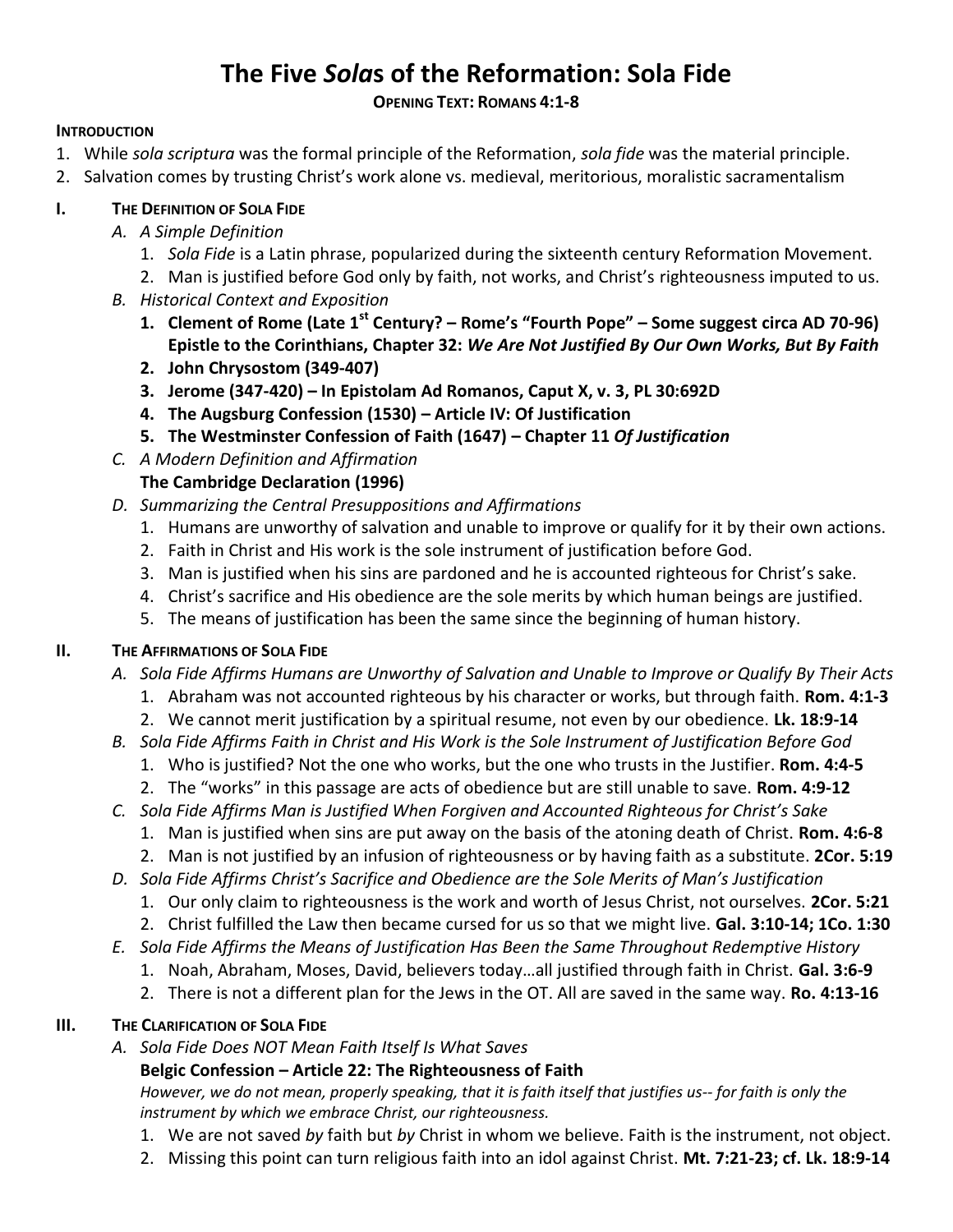- *B. Sola Fide Does NOT Mean Intellectual or Emotional Response to God Saves*
	- 1. The demons know there is a God. They know the Son and shudder, but remain lost. **Jas. 2:19**
	- 2. Don't mistake cognitive acceptance or emotional experience for self-repudiating trust. **Lk. 9:57***ff*
- *C. Sola Fide Does NOT Mean Belief Without Repentance Saves*
	- 1. Repentance from sin and trust in Christ are the two parts of justifying faith. **Mk. 1:15; Ac. 26:20**
	- 2. Those who divorce repentance from sin or salvation deny truth. **Lk. 13:3; Ac. 8:11; Rev. 9:20-21**
- *D. Sola Fide Does NOT Mean Works Are Not Necessary for Salvation*

# **The Augsburg Confession (1530) – Article VI: Of New Obedience**

*Also they teach that this faith is bound to bring forth good fruits, and that it is necessary to do good works commanded by God, because of God's will, but that we should not rely on those works to merit justification before God.*

- 1. The Bible teaches man is justified by faith (alone) and that such faith is never alone. **Jas. 2:21-24**
- 2. Man is justified by faith, not works, but our faith is justified (vindicated) by our works! **Lk. 6:46**
- 3. True faith obeys God, imperfectly but inevitably, and will continue to do so. **1Jn. 2:3-6, 19; 3:4-9**

### **IV. THE APPLICATION OF SOLA FIDE**

- *A. How Sola Fide Will Affect Our Church's Life and Ministry*
	- 1. How should this doctrine affect our church's life and ministry? Radically and pervasively.

*Many in the church growth movement believe that sociological understanding of those in the pew is as important to the success of the gospel as is the biblical truth which is proclaimed. As a result, theological convictions are frequently divorced from the work of the ministry. The marketing orientation in many churches takes this even further, erasing the distinction between the biblical Word and the world, robbing Christ's cross of its offense, and reducing Christian faith to the principles and methods which bring success to secular corporations. (Cambridge Dec.)*

- 2. *Sola fide* forbids our trust in marketing or ministerial methods. We must preach Christ. **1Cor. 2:1-5**
- 3. We must not preach moralism, material prosperity, or aim to make listeners feel good. **Ac. 20:18-21, 27**
- 4. We must preach Christ as the sovereign, sufficient Savior and humanity's only hope. **Ro. 10:1-4, 5-17**
- *B. How Sola Fide Will Affect Our Daily Lives*
	- 1. I sin and fall short, repent and try hard, and fall again. But justification does not depend on me. **The Westminster Shorter Catechism (1647)**

### *Q. 33. What is justification?*

*A. Justification is an act of God's free grace, wherein he pardoneth all our sins, and accepteth us as righteous in His sight, only for the righteousness of Christ imputed to us, and received by faith alone.*

### *Q. 36. What are the benefits which in this life do accompany or flow from justification, adoption, and sanctification?*

*A. The benefits which in this life do accompany or flow from justification, adoption, and sanctification, are, assurance of God's love, peace of conscience, joy in the Holy Ghost, increase of grace, and perseverance therein to the end.*

# **Cf. The Westminster Confession of Faith (1647) – Chapter 18:** *Of the Assurance of Grace and Salvation*

- 2. What do the Scriptures say? I am accepted for Christ's sake, not my works. **Ro. 8:1-4; 10:8-13**
- 3. Does this embolden my sin or diminish the authority of God's word in my life? God forbid!
	- i. On the contrary, it emboldens my prayers and empowers my obedience to Him. **Php. 3:7-14**
	- ii. I strive *because* I am justified by faith alone and Christ lives in me. **Php. 2:12-13; Ga. 2:20**
- 4. "I do not nullify the grace of God, for if righteousness were through the law, then Christ died for no purpose." (**Gal. 2:21**)

# **CONCLUSION**

- 1. *Sola fide* means you do not, will not, and cannot qualify as righteous before God by anything you do.
- 2. "Nothing in my hands I bring, simply to Thy cross I cling." We trust not in our work or worth, but in His.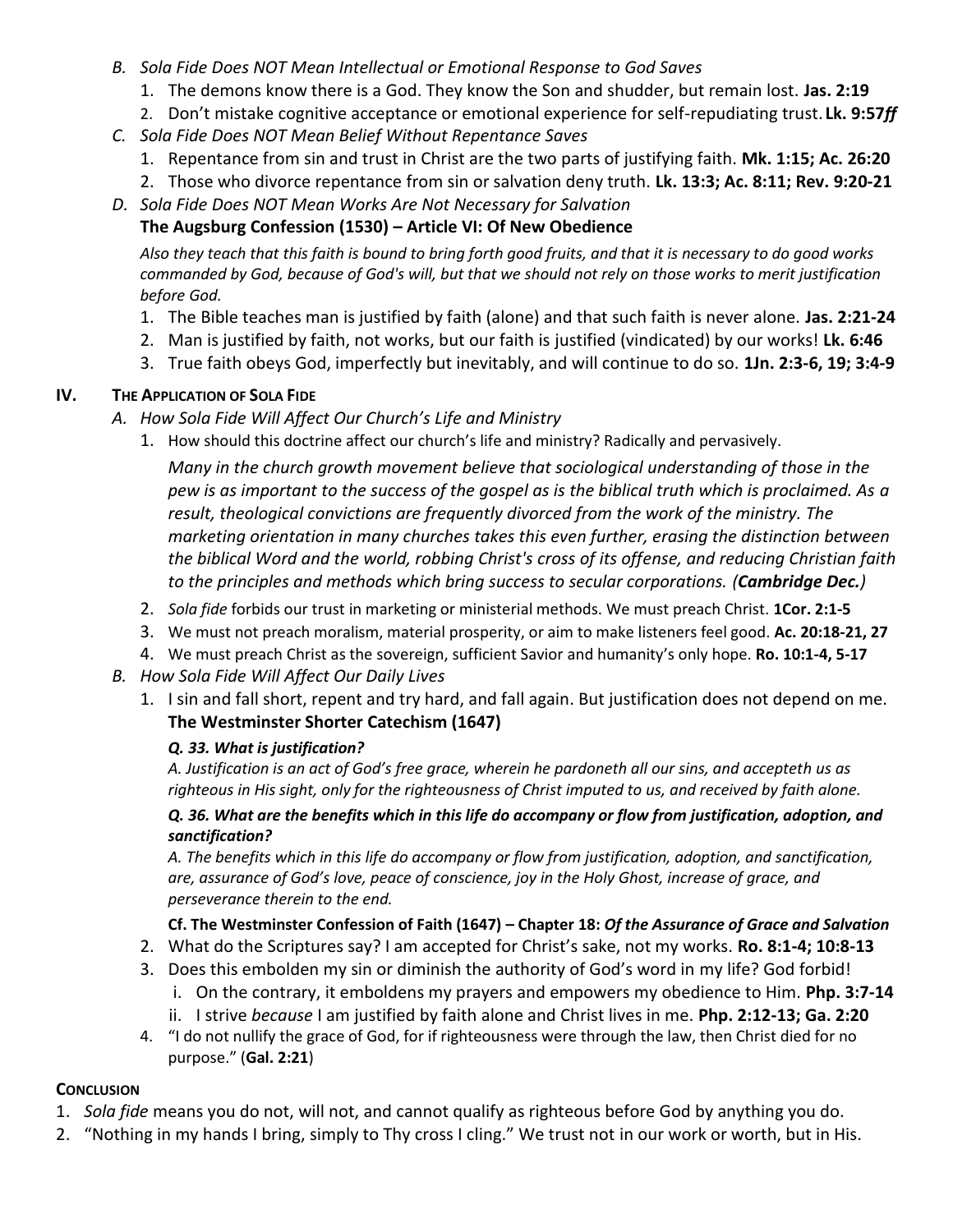# **EXTENDED QUOTATIONS**

### **Clement of Rome (Late 1st Century? – Rome's "Fourth Pope" – Some suggest circa AD 70-96)**

*All these, therefore, were highly honoured, and made great, not for their own sake, or for their own works, or for the righteousness which they wrought, but through the operation of His will. And we, too, being called by His will in Christ Jesus, are not justified by ourselves, nor by our own wisdom, or understanding, or godliness, or works which we have wrought in holiness of heart; but by that faith through which, from the beginning, Almighty God has justified all men…*

(Epistle to the Corinthians, Chapter 32: *We Are Not Justified By Our Own Works, But By Faith*)

### **John Chrysostom (349-407)**

### Homilies on the Epistle to the Romans

*But after saying that "it was excluded," he shows also, how. How then does he say it was excluded? "By what law? of works? Nay, but by the law of faith." See he calls the faith also a law delighting to keep to the names, and so allay the seeming novelty. But what is the "law of faith?" It is, being saved by grace. Here he shows God's power, in that He has not only saved, but has even justified, and led them to boasting, and this too without needing works, but looking for faith only.* 

### Commentary on Galatians – 3:8

*Again, they said that he who adhered to Faith alone was cursed, but he shows that he who adhered to Faith alone, is blessed.*

### **Jerome (347-420) – In Epistolam Ad Romanos, Caput X, v. 3, PL 30:692D**

*Ignorantes quod Deus ex sola fide justificat:…* ("Being ignorant that God justifies from faith alone…")

### **The Augsburg Confession (1530) – Article IV: Of Justification** (Presented to Emperor Charles V)

*Also they teach that men cannot be justified before God by their own strength, merits, or works, but are freely justified for Christ's sake, through faith, when they believe that they are received into favor, and that their sins are forgiven for Christ's sake, who, by His death, has made satisfaction for our sins. This faith God imputes for righteousness in His sight. [Rom. 3](http://biblia.com/bible/kjv1900/Rom.%203) and [4.](http://biblia.com/bible/kjv1900/Rom%203.4)*

### **The Westminster Confession of Faith (1647) – Chapter 11:** *Of Justification*

*I. Those whom God effectually calls, He also freely justifies; not by infusing righteousness into them, but by pardoning their sins, and by accounting and accepting their persons as righteous; not for any thing wrought in them, or done by them, but for Christ's sake alone; nor by imputing faith itself, the act of believing, or any other evangelical obedience to them, as their righteousness; but by imputing the obedience and satisfaction of Christ unto them, they receiving and resting on Him and His righteousness by faith; which faith they have not of themselves, it is the gift of God.*

*II. Faith, thus receiving and resting on Christ and His righteousness, is the alone instrument of justification: yet is it not alone in the person justified, but is ever accompanied with all other saving graces, and is no dead faith, but works by love.*

*VI. The justification of believers under the Old Testament was, in all these respects, one and the same with the justification of believers under the New Testament.*